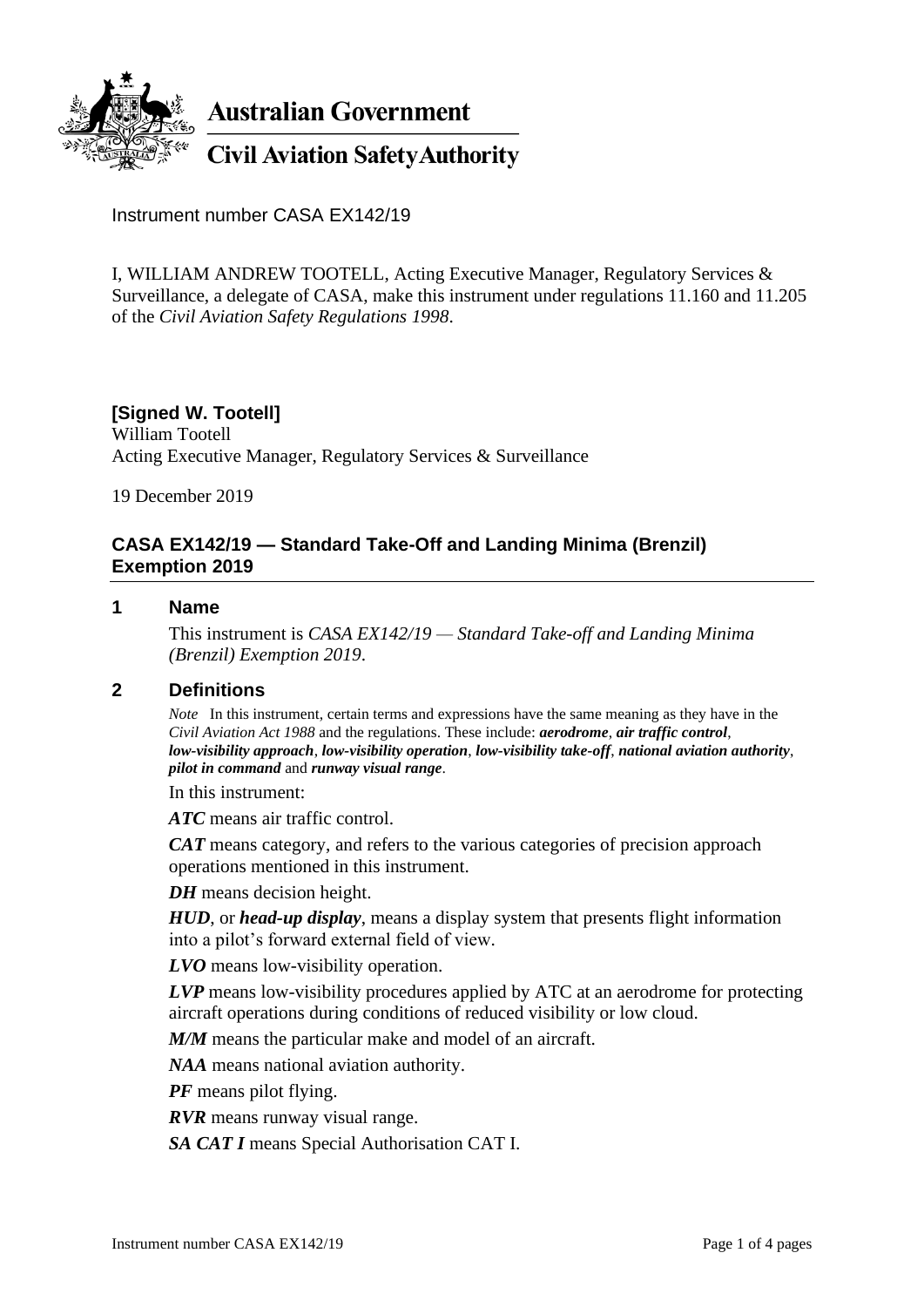# **3 Application**

This instrument applies in relation to Brenzil Pty Ltd, ARN 599634 (the *exempted operator*), if:

- (a) the exempted operator conducts a flight to or from an aerodrome in the following kind of aircraft (the *aircraft*): Falcon 7X; and
- (b) ATC at the aerodrome has informed the pilot in command of the aircraft that LVP are in force; and
- (c) the LVO is being conducted by the exempted operator in accordance with the LVO procedures approved by CASA on 15 October 2019, or as amended in accordance with Schedule 2.

## **4 Exemption**

- (1) The exempted operator is exempt from compliance with subregulations 257 (3) and (4) of CAR in relation to the flight.
- (2) The pilot in command of the aircraft is exempt from compliance with subregulations 257 (3) and (4) of CAR in relation to the flight.

## **5 Conditions**

- (1) It is a condition of the exemption in subsection 4 (1) that the exempted operator ensures compliance with the requirements mentioned in subsection (3) and in Schedule 3.
- (2) It is a condition of the exemption in subsection 4 (2) that the pilot in command of the aircraft ensures compliance with the requirements mentioned in subsection (3).
- (3) The requirements are:
	- (a) the aircraft must comply with the meteorological minima for LVO and associated requirements set out in Schedule 1; and
	- (b) the requirements for LVO mentioned in Schedule 2.

#### **6 Repeal**

This instrument is repealed at the end of 30 November 2022.

# **Schedule 1 Operating minima for LVO**

#### **Low-visibility take-off minimum**

- 1 An aircraft of a kind mentioned in column 1 of Table 1 must not conduct a low-visibility take-off from the aerodrome:
	- (a) if the reported RVR for the take-off is less than the meteorological minimum in column 2 of the Table; and
	- (b) unless the condition mentioned in column 3 of the Table is met.

#### **Table 1: Low-visibility take-off minimum**

| <b>Aircraft M/M</b><br>$\alpha$ (column 1) | Meteorological minimum   Condition<br>$\left(\text{column } 2\right)$ | $\alpha$ (column 3) |
|--------------------------------------------|-----------------------------------------------------------------------|---------------------|
| Falcon 7X                                  | $150 \text{ m}$                                                       | RVR required        |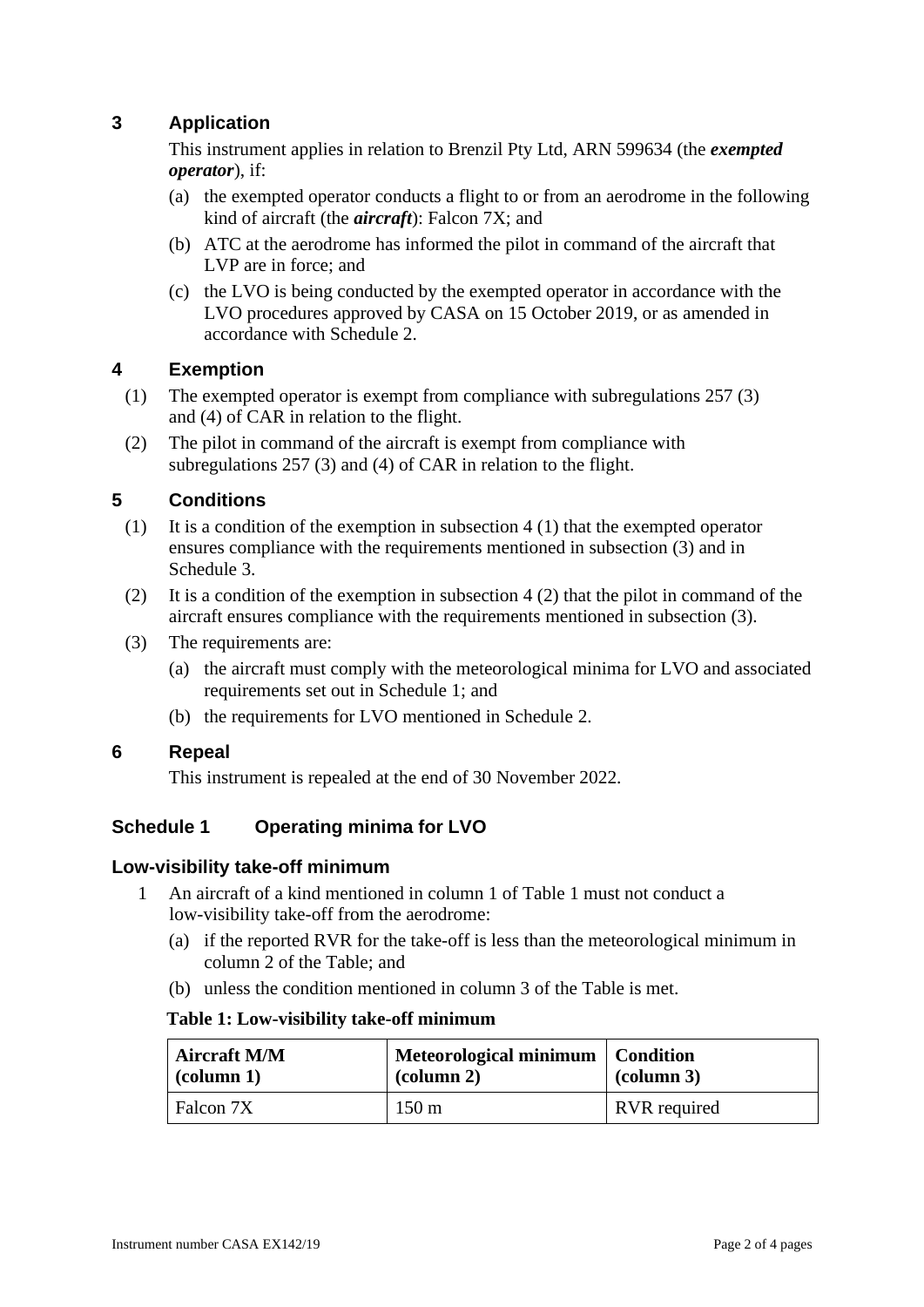## **Low-visibility approach minima**

- 2 An aircraft of a kind mentioned in column 1 of Table 2, when conducting the approach operation mentioned in column 2 of the Table:
	- (a) has the RVR meteorological minimum in column 3 of the Table for the approach operation; and
	- (b) must apply the DH mentioned in column 4 of the Table for the approach operation; and
	- (c) must meet the conditions mentioned in column 5 of the Table.

| Aircraft<br>M/M<br>$\left(\text{column } 1\right)$ | Low-visibility<br>approach<br>operation<br>(column 2) | <b>RVR</b> minimum<br>$\left(\text{column }3\right)$ | DH<br>$\left(\text{column } 4\right)$ | <b>Conditions</b><br>$\left(\text{column } 5\right)$         |
|----------------------------------------------------|-------------------------------------------------------|------------------------------------------------------|---------------------------------------|--------------------------------------------------------------|
| Falcon 7X                                          | <b>SA CAT I</b>                                       | $450 \text{ m}$                                      | 150 ft DH                             | PF to conduct<br>approach with<br><b>HUD</b><br>RVR required |
|                                                    | <b>CAT II</b>                                         | $350 \text{ m}$                                      | 100 ft DH                             | <b>RVR</b> required                                          |

## **Table 2: Low-visibility approach minima and requirements**

## **Schedule 2 Requirements for LVO**

## **Operating minima and procedures**

- 1 The exempted operator's operating minima and procedures for conducting LVO must be in accordance with:
	- (a) the exempted operator's operations manual, including the exempted operator's LVO procedures; and
	- (b) this instrument; and
	- (c) if the LVO is conducted outside Australia an authorisation granted by the relevant foreign NAA, but to the extent of any inconsistency between the minima approved by this instrument and the minima approved by the relevant foreign NAA, the more restrictive minima will prevail.
- 2 For paragraph 1 (c), the exempted operator must provide CASA with a copy of the relevant foreign NAA's approval before conducting LVO in accordance with that approval.

## **Approach ban**

- 3 For landings, the following approach ban rules apply:
	- (a) when making an approach, the aircraft must not continue beyond 1 000 ft above aerodrome elevation if a controlling zone RVR is reported by ATC as continually less than the specified minimum for the landing;
	- (b) if, after passing 1 000 ft above aerodrome elevation, a controlling zone RVR is reported by ATC as falling below the specified minimum, the approach may be continued to the minima.